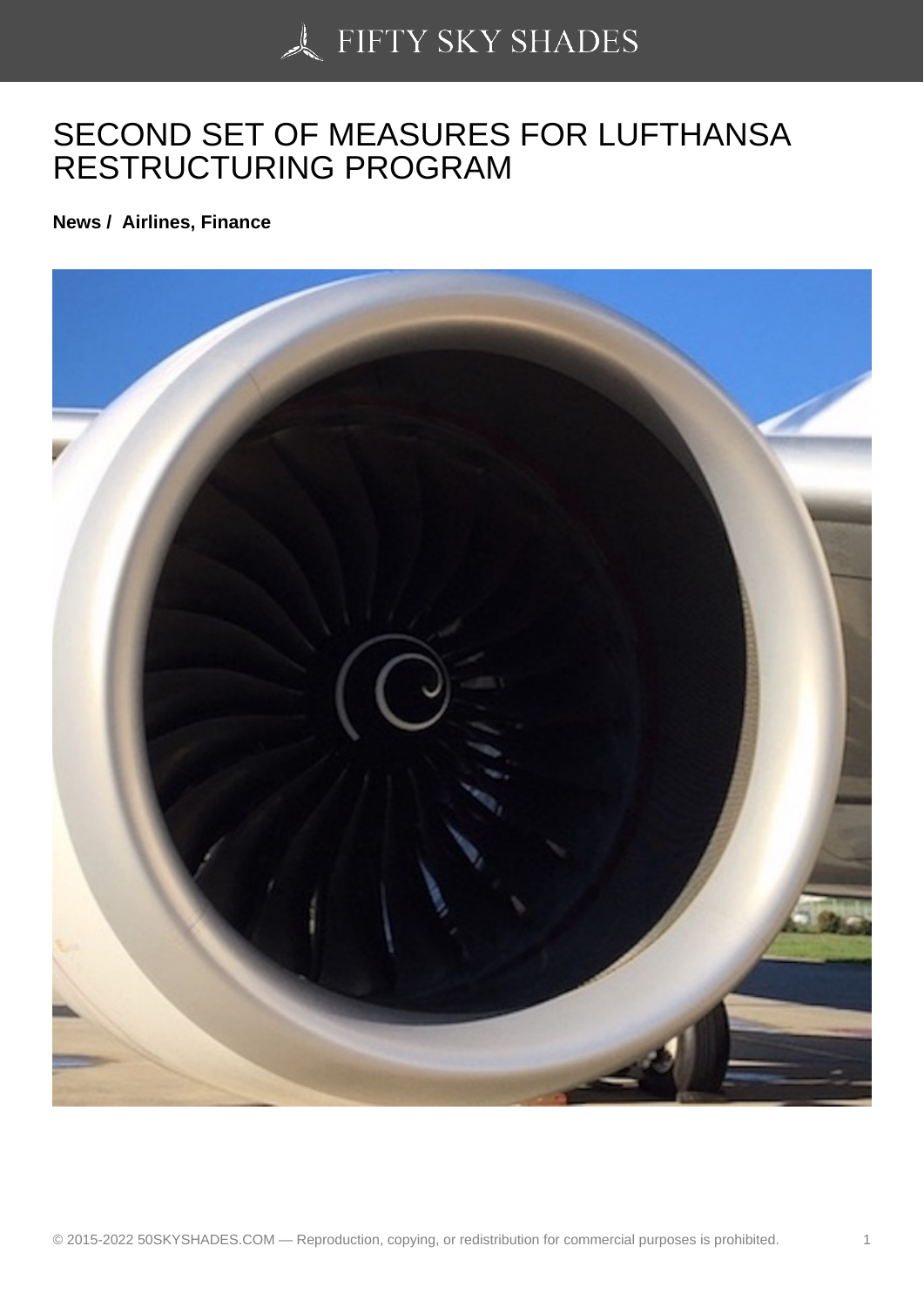**The Executive Board of Deutsche Lufthansa AG has approved a second set of measures as part of its overall restructuring program in the wake of the coronavirus crisis. With the first set of measures launched in early April it had been decided, among other things, to reduce the fleet by 100 aircraft and not to resume the flight operations of Germanwings.**

**Following the approval by Lufthansa shareholders of the stabilization measures of the German federal government and the commitments made by the governments of Austria and Switzerland, the Group's financing is currently secure.**

**However, the complete repayment of government loans and investments, including interest payments, will place an additional burden on the company in the coming years, making sustainable cost reductions inevitable for this reason as well.**

The comprehensive restructuring program entitled "ReNew" is scheduled to run

until December 2023 and is headed by Dr. Detlef Kayser, Member of the Lufthansa Group Executive Board and responsible for Airline Resources & Operations

Standards. It also includes restructuring programs that are already underway at the Group's airlines and service companies. These will continue unchanged.

In detail, the following resolutions were adopted by the Group Executive Board and communicated internally:

- Following the downsizing of the Executive Board of Deutsche Lufthansa AG, the executive board and management bodies of the subsidiaries will be reduced in size compared with 2019. In a first step, the number of board members was reduced by one position each at Lufthansa Cargo AG, LSG Group, and Lufthansa Aviation Training.
- Government loans and equity participations are to be reduced as quickly as possible to avoid a further increase in interest charges (restructuring program element "RePay").
- The number of leadership positions throughout the Group will be reduced by 20 percent.
- The administration of Deutsche Lufthansa AG will be reduced by 1,000 positions.
- The process of transforming Lufthansa Airline into a separate corporate entity is being accelerated.
- The already planned reduction of sub-fleets and the bundling of flight operations will be implemented. This measure includes the long- and short-haul leisure business at the Frankfurt and Munich hubs. At Lufthansa alone, 22 aircraft have already been phased out ahead of schedule, including six Airbus A380, eleven Airbus A320 and five Boeing 747-400 aircraft.
- The financial planning up to 2023 provides for the acceptance of a maximum of 80 new aircraft into the Lufthansa Group carriers' fleets. This will reduce the investment volume for new aircraft by half.

Due to the long-term effects of the coronavirus pandemic, which are particularly serious for air travel, there is a calculated personnel surplus of at least 22,000 full-time positions in the companies of Lufthansa Group even in the period following the crisis. Nearly all airlines worldwide are currently affected by personnel surplus. In contrast to many of its competitors, Lufthansa will continue to avoid layoffs wherever possible. This requires agreements on crisis-related measures with unions and social partners representing the Lufthansa employees. So far, negotiations have only been successful with the UFO cabin union.